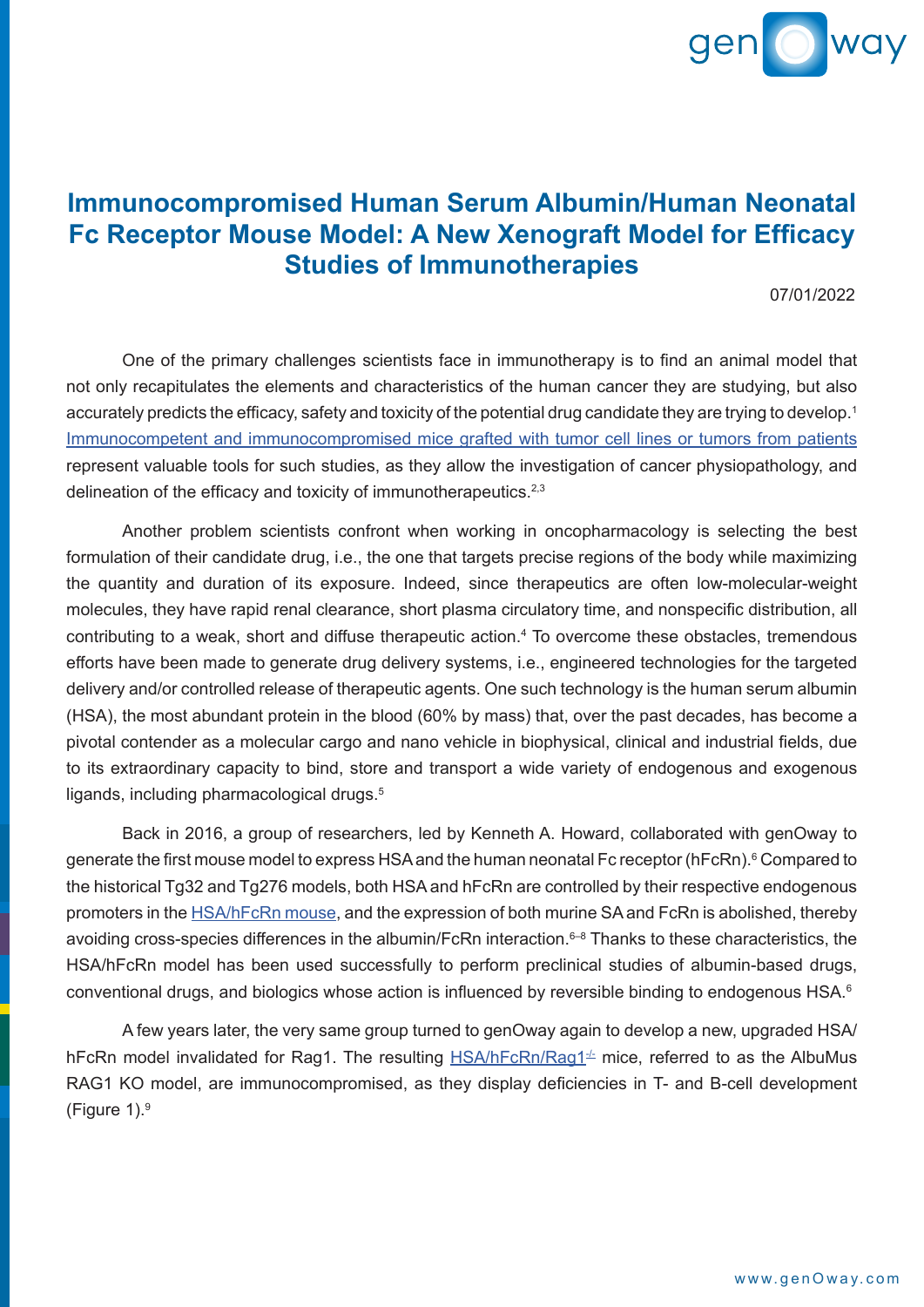



**Figure 1 | Flow cytometry analysis of CD3+ T-cells and CD19+ B-cells in AlbuMus RAG1 KO mice.** Freshly isolated splenocytes (left) and thymocytes (right) from AlbuMus RAG1 KO mice were analyzed and compared to wild-type mice (WT).

Adapted from Mandrup et al., Communications Biology, 2021.

 The authors also showed that these mice can successfully grow human tumors when inoculated with human cancer cell lines.<sup>9</sup> The model was developed to study the anti-tumor efficacy and pharmacodynamic profile of a bispecific light T-cell engager (anti-EGFR nanobody x anti-CD3 scFv; LiTE) antibody genetically fused to HSA variants engineered with either null, wild type or high binding (HB) human FcRn affinity.

 The results of this study, published in 2021 in Communications Biology, reveal that HSA/hFcRn/ Rag1<sup>-/-</sup> mice subcutaneously inoculated with the human HT-29 colorectal cancer cell line are susceptible to tumor growth, similarly to C57BL/6 Rag1<sup>-/-</sup> animals (Figure 2A). Moreover, the authors found that mice injected with HSA–LiTE-HB fusion display greater tumor growth retardation compared to those treated with cetuximab (a commercial anti-EGFR antibody) or the other LiTE fusions (Figure 2B), suggesting that the HSA/hFcRn/Rag1<sup>-/-</sup> model allows accurate anti-tumor investigations of an anti-EGFR x anti-CD3 bispecific HSA fusion in tumors nonresponsive to standard anti-EGFR monoclonal therapies. Finally, analysis of serum levels showed that the albumin fusion Albu-LiTE-HB has an increased half-life compared to LiTE (Figure 2C).<sup>9</sup>





**Figure 2 │ Tumor growth characterization and inhibition in AlbuMus RAG1 KO mice.** A) HT-29 cells were inoculated subcutaneously in AlbuMus RAG1 KO or C57BL6 RAG1 KO mice to follow tumor growth. B) HT-29 cells mixed with human PBMCs were inoculated subcutaneously in AlbuMus RAG1 KO mice, and animals were injected with cetuximab, LiTE or Albu-LiTE-HB. Time points where the Albu-Lite-HB tumor group is comparably smaller are marked \*p<0.01, #p<0.05. C) Blood samples were drawn at 9 time points and detection in serum was performed by sandwich ELISA. The highest concentration was seen in the 4-hour sample and set as T0. \*\*\*\*p <  $0.0001$ , \*\*\*p =  $0.001$ .

Adapted from Mandrup et al., Communications Biology, 2021.